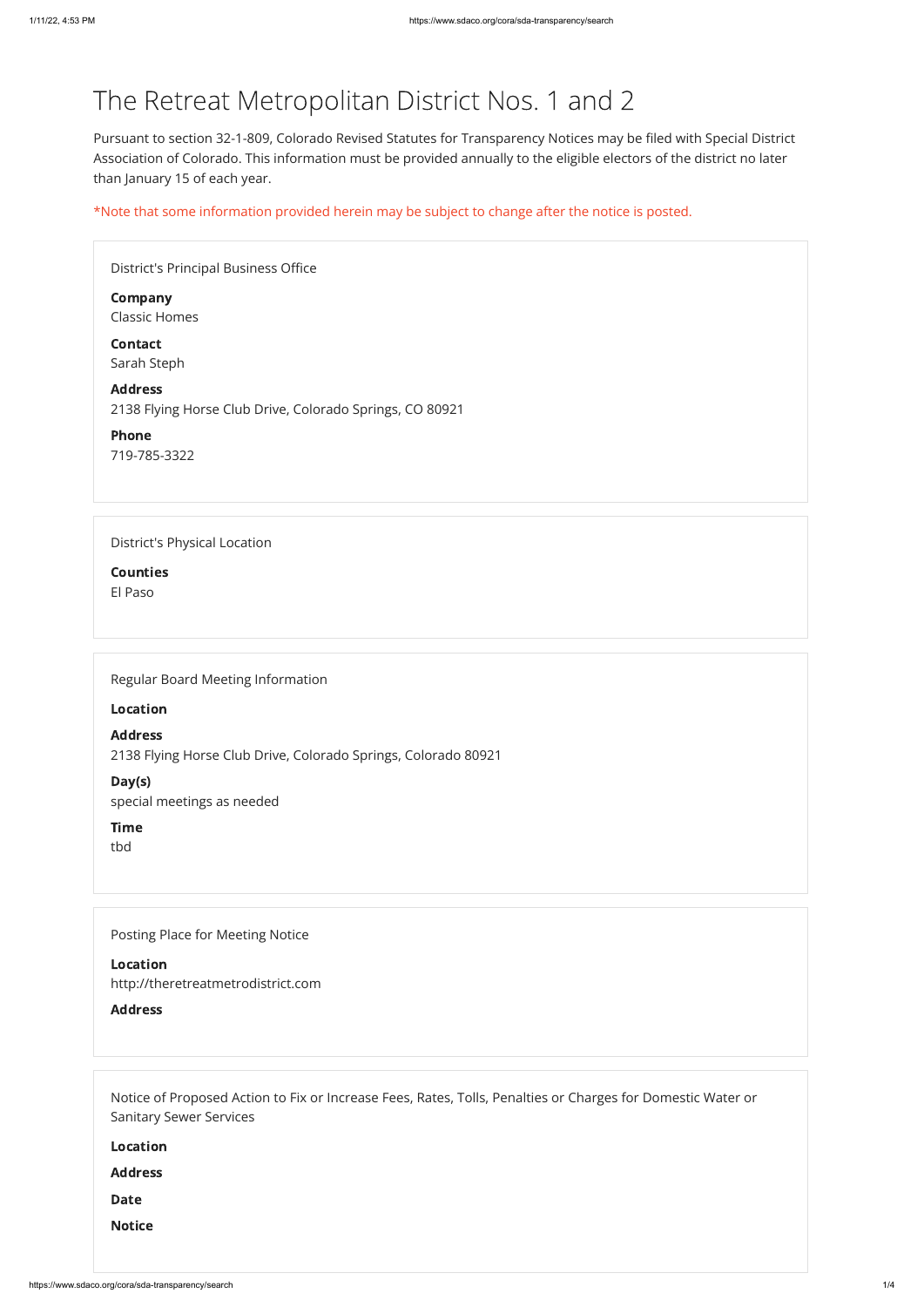https://www.sdaco.org/cora/sda-transparency/search 2/4

Current District Mill Levy

#### Mills

50.348 for MD No. 1; 50.348 for MD No. 2

Ad Valorem Tax Revenue

Revenue reported may be incomplete or unaudited as of the date this Notice was posted.

#### Amount(\$)

\$167.00 for both districts (2021 - unaudited)

Date of Next Regular Election

Date 05/03/2022

Pursuant to 24-72-205 C.R.S

The district's research and retrieval fee is \$33.58 for per hour

Election Yes, this office will be on the next regular election ballot

#### District Policy

Contact the person named below regarding the Board's policy for research and retrieval of the District's public records.

District contact information for open records request: Russell W. Dykstra, Esq.

Names of District Board Members

#### Board Member 2

Board President Name George Lenz

# Board Member 3

Contact Info rdykstra@spencerfane.com

#### Name

Joseph Loidolt

#### Contact Info

rdykstra@spencerfane.com

#### Election

No, this office will not be on the next regular election ballot

Name

Jerald Richardson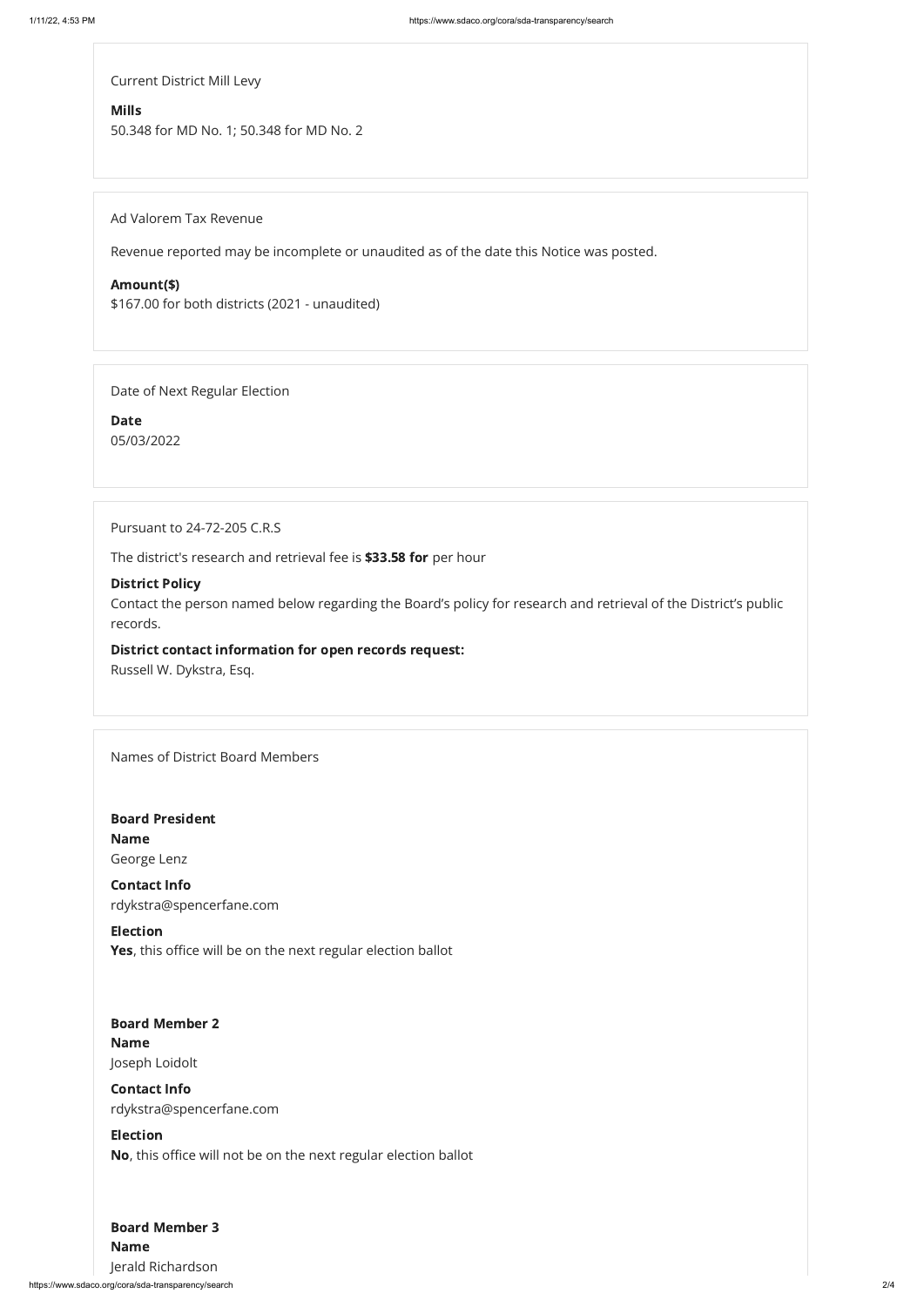Election Yes, this office will be on the next regular election ballot

#### Contact Info

rdykstra@spencerfane.com

# Board Member 4 Name Douglas Stimple

#### Election

## Election Yes, this office will be on the next regular election ballot

No, this office will not be on the next regular election ballot

## Board Member 5 Name Loren Moreland

Contact Info rdykstra@spencerfane.com

# Board Member 6 Name

## Board Member 7 Name N/A

Contact Info rdykstra@spencerfane.com

N/A

Contact Info

Election No, this office will not be on the next regular election ballot

Contact Info

Election No, this office will not be on the next regular election ballot

Board Candidate Self-Nomination Forms

Any eligible elector of the special district who desires to be a candidate for the office of special district director must file a self-nomination and acceptance form or letter with the designated election official.

Deadline for Self-Nomination Forms

Self-nomination and acceptance forms or letters must be filed not less than 67 days before the date of the regular election.

District Election Results

The district's election results will be posted on the website of the Colorado Secretary of State